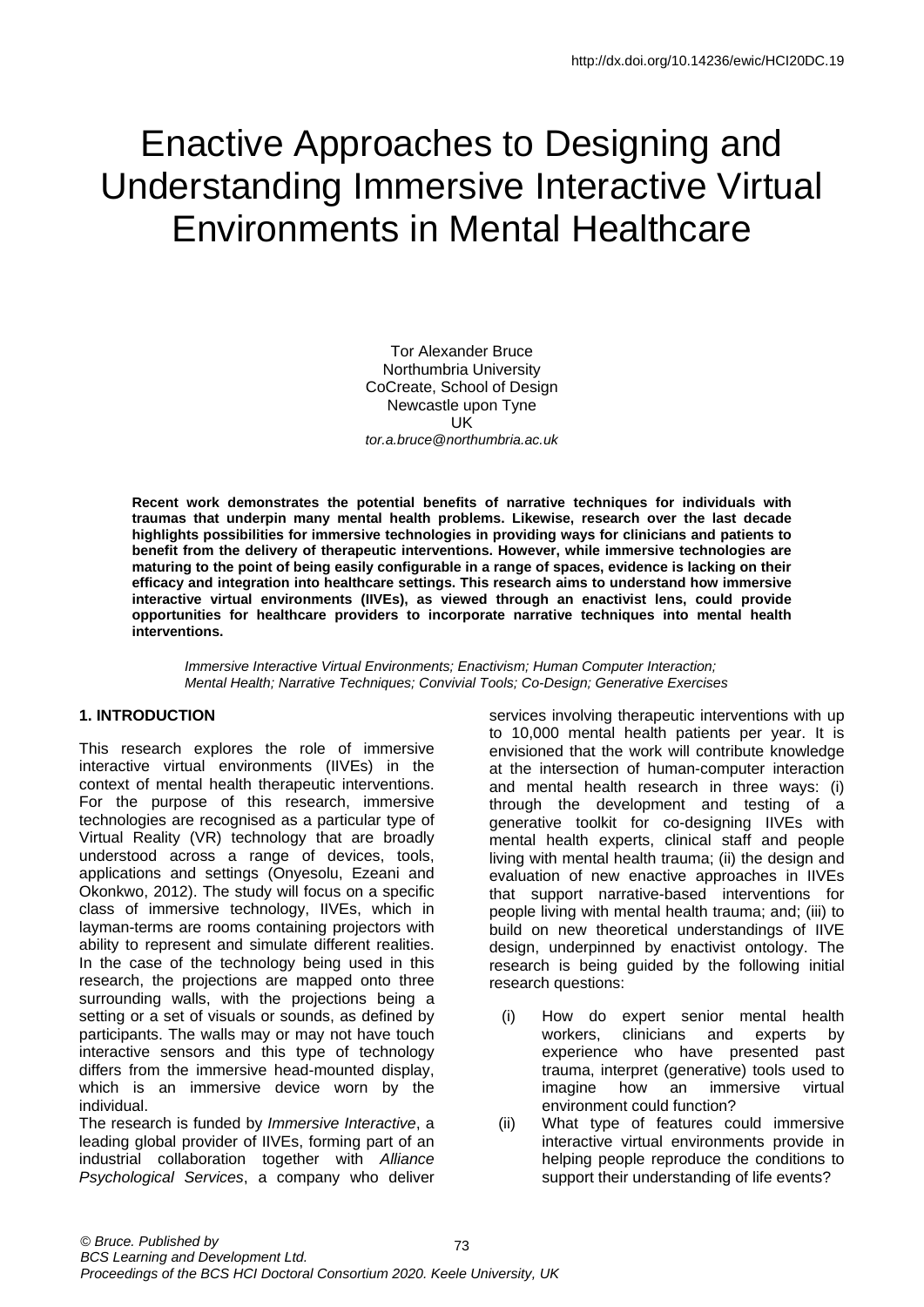*Enactive approaches to designing and understanding immersive interactive virtual environments in mental healthcare. Bruce*

## **2. HCI AND MENTAL HEALTH**

Research has demonstrated the potential benefits of narrative techniques for individuals with traumas that underpin many mental health problems, with narrative therapy being recognised as a postmodern approach placing clients as experts of their own lives and of the stories they relay (Guindon, 2011). Aponte and Patrick describe the '*chaotic and incoherent life narrative*' of individuals who have experienced mental health traumas and discuss '*externalizing*', as a means of a person discovering ways to identify with their problems outside of themselves (2017:5) Likewise, research over the last decade has highlighted possibilities for immersive technologies in providing new ways for clinicians and patients to benefit from the delivery of new therapeutic interventions.

In their agenda-setting work on mental health and wellbeing, Thieme et al. suggest that human computer interaction (HCI) should adopt a more holistic approach in expanding its focus, stating: '*The [HCI] field needs to increase its effort to include strategies that can positively contribute to people's mental wellbeing in both the design and evaluation of future technology*' (2015:6). Focused more on the broad class of technologies addressed in this research, Maples-Keller et al. discuss effectiveness of incorporating a wide range of psychiatric disorders in VR settings with a specific focus on developing exposure-based interventions for anxiety. They report on uses of such technology for people with autism, schizophrenia, psychosis, PTSD, anxiety and panic disorder amongst others, noting:

*The first study using virtual reality to treat a psychological disorder was published in 1995 [by Rothbaum et al.]…Virtual reality has emerged as a viable tool to help in a number of disorders…meta-analyses have indicated that VR is an efficacious tool, compares favourably to comparison conditions, and has lasting effects that generalize to the real world* (2017:14).

Despite this, there is still a very limited understanding of how such technologies might be meaningfully incorporated into more personalised care provision and how clinicians and patients might be supported in adopting and creating content for them. As such, while immersive technologies are maturing to the point of being easily configurable in a wide range of spaces, including hospitals, schools and care units, there exists a lack of evidence on their efficacy and integration into healthcare settings. Aguilera suggests that '*there are many opportunities and immense potential for digital technologies to improve health and mental health service provision but there are many challenges to overcome as well*' (2015:6). As such, while O'Leary et al. consider

how HCI is: '*well-positioned to design technologies for and with mental health peer supporters to create tools that enhance collaborative strategies to address the unmet need for mental health support'* (2017:1470), there are ongoing barriers and userfacing issues to making this a reality in the context of a more robust mental health service delivery.

### **3. A GENERATIVE DESIGN APPROACH**

This research expands on prior work by aiming to understand how a specific form of immersive technology, IIVEs, could provide opportunities for healthcare providers to incorporate narrative techniques into therapeutic interventions. In doing so, the research aims to enable clinicians to personalise content and promote greater control for patients in terms of how they experience therapy. To explore this, the research will engage in a *generative design* approach (Sanders and Stappers, 2012) where IIVEs will be co-designed with clinicians and patients. Das et al. consider:

*A generative session is a meeting in which users do generative exercises; the participants are given tools such as illustrations, post-it notes, pictures, or, sets of expressive components, in order to create artefacts that express their thoughts, feelings, and ideas. For instance, this process can involve that the participants are given a "toolkit"…* (2015:3)

Following Das and Sanders and Stappers, studies will be initially conducted using a bespoke 'convivial toolkit' (Sanders and Stappers, 2012) that will support idea generation and dialogue with healthcare experts and experts by experience. Through the introduction of tools (Figure 1) and carefully scaffolded discussion, it is expected the research will develop new understandings of the ways immersive spaces might be utilised in this healthcare context.



*Figure 1: Acrylic figures and prototype small-scale immersive room*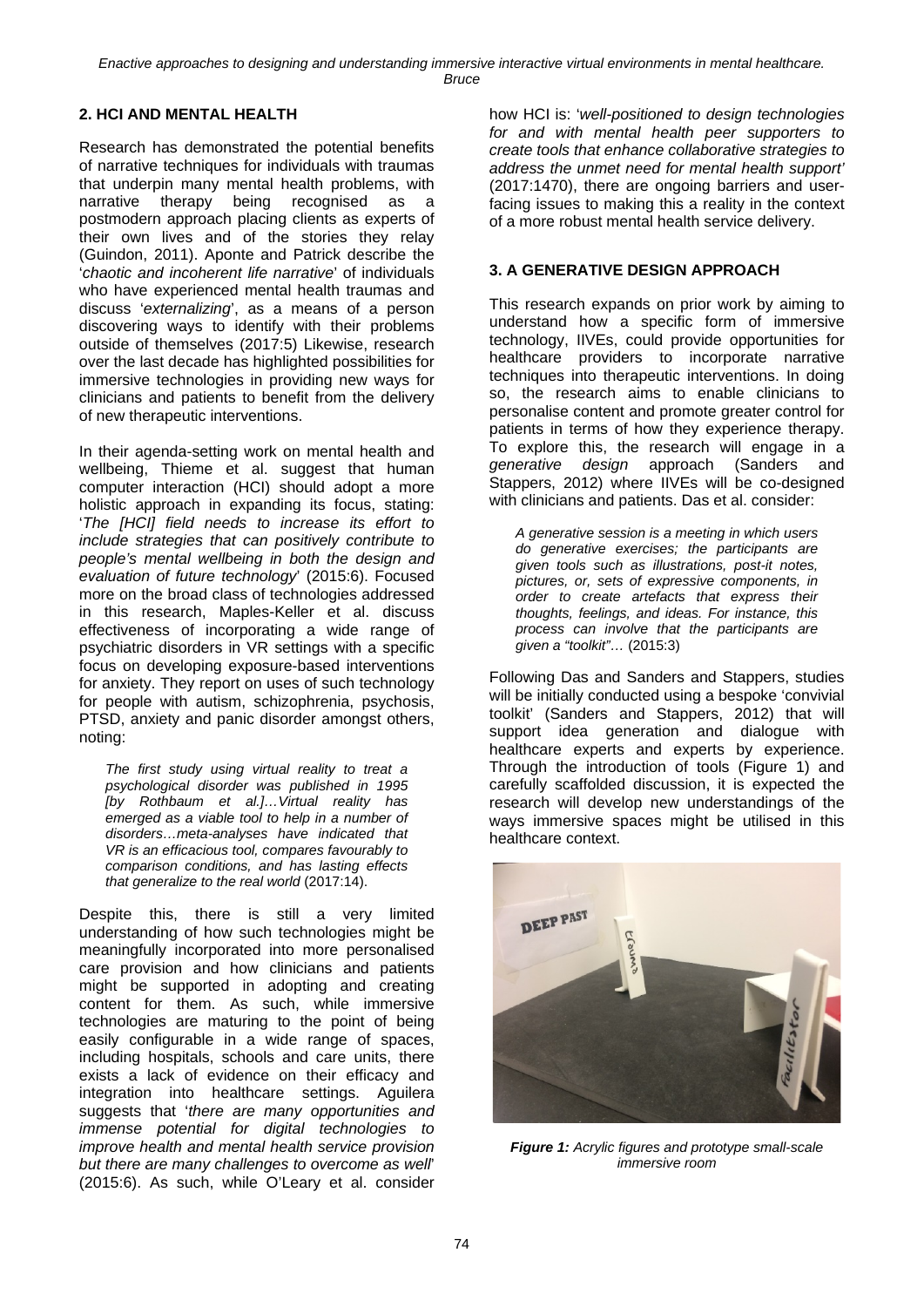Through these tools the study will examine ways people with complex mental health problems can be supported in sharing narratives of their life course; by moving through a digitally augmented space and interacting with rich media related to particular epochs of their lives.

## **4. AN ENACTIVIST BRIDGE**

To underpin a research quest which seeks ultimately to position human participants in a virtual environment, enactivist theories (as a further extension of theories of embodiment with roots in phenomenology) are drawn upon. Enactivism provides a philosophical framework for understanding interrelations between human mind, body and space which takes on specific significance in immersive environments. The theory of embodiment, or "*embodied cognition*" (Bandura, 1994; Clark, 1999; Dourish, 2004; Rocha, 2012; Kirsh, 2013; Jasanoff, 2019) supports the notion that some features of cognition are shaped by aspects of the entire body of the organism, in that a combination of brain and body influence one another as part of a whole system of self. Here, enaction becomes a concept (used in one way, as well as other related ideas), to describe how the human organism's "cognitive system of self" interlinks autonomously with its environment (Figure 2) via a process of coupling<sup>[1](#page-0-0)</sup>, through sensorimotor $2$  activity.



*Figure 2: Immersive Interactive Virtual Environment containing trial-simulation process and actor*

Building on the work of Varela, Thompson and Rosch who proposed '*as a name the term enactive'* (1991:9), Barandiaran supports that enactivism is both: '*maturing and diversifying as a theoretical framework'* (2017:409). Enactivist theory argues that cognition arises via a dynamic interaction between an acting organism (a human agent) and<br>its environment and 'emphasises emergent its environment and '*emphasises emergent cognitive structures that self-organise as a result of interaction between organism and environment*' (Ward, Silverman, Villalobos, 2017:368).

People who participate in immersive interactive environments have opportunity to engage with their bodies, in a standing [not seated] approach which could offer potential to consider the conceptual mind, body and the immersive space as intrinsically linked. Jasanoff notes that '*even if we tacitly admit*' to the importance of brain, body and environment playing a co-joined role, then '*this in turn affects how we understand and treat a range of social and behavioural problems in the real world*' (2018:164). Building on this view is Dourish who considers: '*Embodied interaction is not a technology or a set of rules. It is a perspective on the relationship between people and systems*' (2004: 192). The enactivist ontology sustained throughout this research study will argue that cognition arises via a dynamic interaction between an acting organism (agent) and its environment. What this could lead to is a personalised approach, positioning each participant in an autonomous light where the immersive environment they become coupled to can enable human interaction with technology at a level of efficacy, in the context of becoming a potential recovery model (via an *enactive* approach) in mental healthcare.

## **5. REFERENCES**

- Aguilera, A. (2015) Digital Technology And Mental Health Interventions: Opportunities and Challenges. Volume 191, No. 771 [Online] Available at: <https://escholarship.org/uc/item/0nj447nk>
- Aponte, D.A., Patrick, S. (2017) Narrative Approaches to Counseling Survivors of Child Sexual Abuse, Wisdom in Education, Volume 7: Issue 2, Article 2 [Online] Available at: [https://scholarworks.lib.csusb.edu/cgi/viewconte](https://scholarworks.lib.csusb.edu/cgi/viewcontent.cgi?referer=https://www.google.com/&httpsredir=1&article=1059&context=wie) [nt.cgi?referer=https://www.google.com/&httpsred](https://scholarworks.lib.csusb.edu/cgi/viewcontent.cgi?referer=https://www.google.com/&httpsredir=1&article=1059&context=wie) [ir=1&article=1059&context=wie](https://scholarworks.lib.csusb.edu/cgi/viewcontent.cgi?referer=https://www.google.com/&httpsredir=1&article=1059&context=wie)
- Bandura, A. (1994) Self-efficacy. In V.S. Ramachaudran (Ed.) Encyclopedia of human behaviour (Vol. 4, pp. 71-81). New York: Academic Press. (Reprinted in H. Friedman [Ed.]. Encyclopedia of mental health. San Diego: Academic Press, 1998) [Online] Available at: [https://pdfs.semanticscholar.org/63c0/16b24e57](https://pdfs.semanticscholar.org/63c0/16b24e575bc19f58710a3ed49838878560f8.pdf) [5bc19f58710a3ed49838878560f8.pdf](https://pdfs.semanticscholar.org/63c0/16b24e575bc19f58710a3ed49838878560f8.pdf)
- Barandiaran. X.E. (2017) Autonomy and Enactivism: Towards a Theory of Sensorimotor Autonomous Agency, Topoi 36, 409-430 [Online] Available at: DOI: 10.1007/s11245-016-9365-4

 $<sup>1</sup>$  The act of joining two things together</sup>

<span id="page-2-0"></span>Sensorimotor relates to the senses and motor movements of the human system